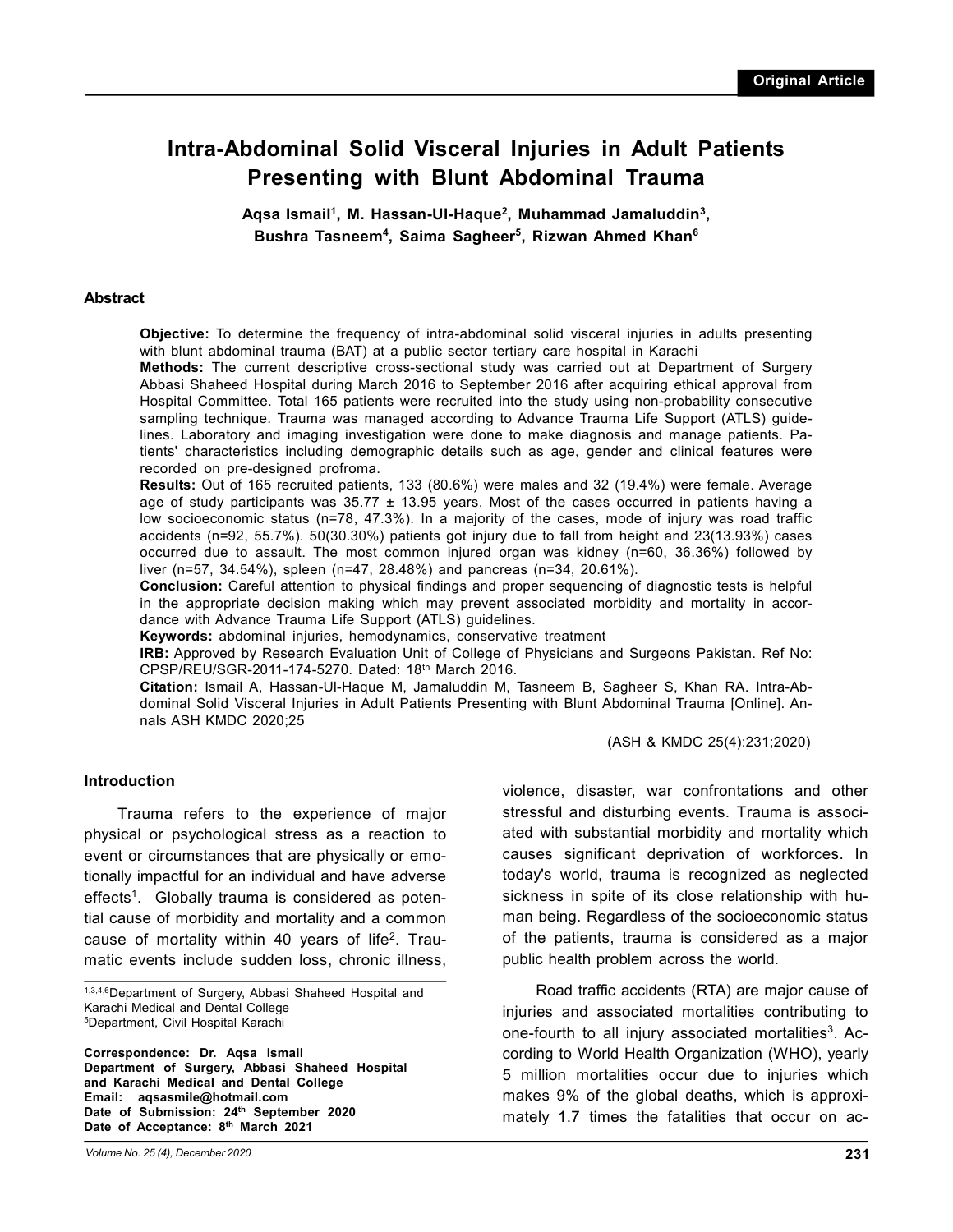count of tuberculosis, malaria and HIV<sup>4</sup>. In developing countries, trauma is considered as the leading preventable cause of mortality. Globally, nearly 1.3 million people die due to RTA annually and 78.2 million injuries occur and the burden is increasing in lower and middle income countries with 6 times higher mortality risk in developing countries<sup>5</sup>. It has been also estimated that annually 8.1 million people will die due to injuries by the year 2020 and worldwide among all causes, RTA will be the third highest causes of disability while it will account for second highest disability causes in developing countries<sup>6</sup>.

Abdominal region is predominantly exposed to injury and thus a frequently experienced challenge in practice of surgery. Literature documents that globally, abdomen is the third most frequently injured organ due to injuries. Among all abdominal injuries 25% of the cases require surgical exploration and 85% of them are cases of blunt abdominal trauma<sup>7</sup>. Solid and visceral organs are injured as a result of BAT. The presentation of these groups widely differ from various aspects. Commonly liver and spleen are involved and manifest with signs of internal haemorrhage. Hollow viscus injury following BAT is rarely diagnosed. There is 4%-15% variation in incidence of hollow viscus injuries following  $BAT<sup>8</sup>$ .

BAT is frequently dealt in emergency room that makes 80% of abdominal injuries and cause of considerable morbidity and mortality<sup>9</sup>. Blunt abdominal trauma is an emergency condition in which patient may get an immediate threat to life due to the hemodynamic instability. Males tend to be more affected than females. About 13% cases of intra-abdominal injuries are encountered in emergency department among patients who present with BAT which increases the healthcare  $cost^{10}$ . There is an alarming rise in BAT due to increase in population which relies on motor vehicle for routine transportation. Blunt abdominal trauma (BAT) may also occur due to sports injuries, fall from height, bomb blasts and assault with blunt objects.

There are no anatomical boundaries in traumatic injuries. More than single regions may be involved concurrently, thus extensive examination is

needed for patient management. Patients with BAT are overall considered as a poor group of patients from aspect of management. Commonly, BAT is missed because it is usually not obvious unless examined multiple times. Diagnosis delay and insufficient management of abdominal injuries may become lethal. Presence of other injuries may divert the tension of treating surgeon from appropriate examination and factors such as delay in reaching to the facility, mental status of patient further increases difficultly to diagnose.

Injuries occurring due to BAT are related with substantial morbidity and mortality in spite of advancement in rescue and management techniques. Frequently injured organs are liver and spleen whereas other organs that may also be injured include urinary bladder, kidneys, pelvis, urethra and vascular injuries. A study found that in their series of 35 patients with TBI, the incidence of organ injury in blunt abdomen trauma was liver injury found the most commonest 10 (30.3%), spleen injury 9 (27.27%), gut injury 7 (21.21%) and pancreas 1 (3.03%),respectively.

According to Weiner and Barrett in civilians, blunt trauma is caused primarily by road traffic accidents (75%) and falls (10%). Similarly, in other studies, road traffic accident is also the commonest mechanism of injury as compared to falls and blows to abdomen<sup>11</sup>. Another study reported that males were predominantly affected in blunt abdominal injuries and road traffic accident (RTA) was the commonest injury mechanism while common injury site was ileum. A local study conducted in Karachi reported that the frequently injured organs were intestine (47.94%), liver (26.4%), spleen (20.7%),mesentery injuries (15%), pancreas (6.4%) and stomach  $(5.7\%)$ <sup>12</sup>. But in other study, this pattern is deviated such that liver (36%), followed by spleen  $(32\%)$  and kidney  $(24\%)^{13,14}$ .

In present era of speed and road traffic accidents, there is rise in BAT because of modern industrial age which is leading to growth in high-speed automobiles and their production; and formation of explosive compounds able to produce massive compression forces which have influence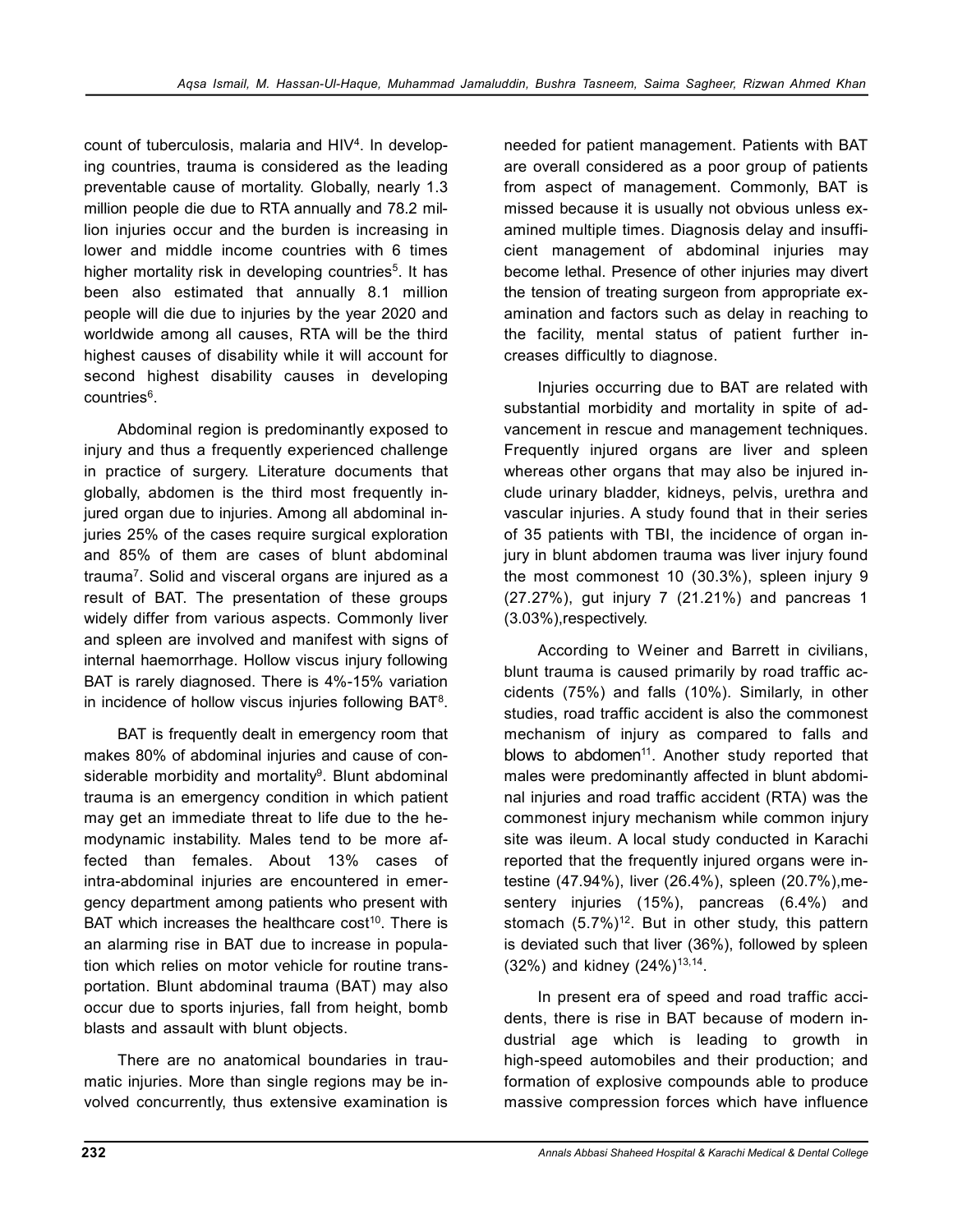on human bodies. According to World Health Organization (WHO), globally by end of year 2020 trauma will be ranking as top most and second most leading cause of loss in individual's productive years<sup>15</sup>.

Unidentified intra-abdominal injury is a frequently occurring cause for preventable death in patients presenting with BAT. In addition to this, assessment of patient with abdominal trauma may be challenging for a surgeon. Therefore, the present study was designed to determine the frequency of intra-abdominal solid visceral injuries in adults presenting with BAT to initiate and plan appropriate interventions required to reduce associated morbidity and mortality.

## **Patient and Methods**

The current descriptive cross-sectional study was carried out at Department of Surgery, Abbasi Shaheed Hospital during March, 2016 to September, 2016. Ethical approval was sought from Hospital Ethics Committee to conduct the research. Study purpose was explained to patients to obtain their consent before enrolling them into the study. Patients of both the gender of age 15 - 65 years who presented to hospital within 3 days of injury due to abdominal trauma were included in the study. Patients presented with penetrating trauma and those who expired during resuscitation were excluded from study. Children with blunt trauma who were already on follow-up were also excluded. Taking prevalence of kidney injury in patients with BAT (7.4%) with population size of 1 million<sup>14</sup>, 95% confidence interval and 4% margin of error, the calculated sample size was 165. Non-probability consecutive sampling technique was used to recruit study participants. Sample size was calculated using WHO sample size calculator.

Trauma patients presented to emergency department were firstly resuscitated at trauma management room in accordance with the Advance Trauma Life Support (ATLS) guidelines. All patients were investigated by x-ray examinations & ultrasound FAST scan for diagnosis when admitted to emergency as per standard procedure. After performing first resuscitation and considering the hemodynamic stability, patients were carefully assessed. Further investigations such as diagnostic peritoneal lavage and CT Scan abdomen were done based on clinical finding. Physical examination and abdomen examination findings included abrasions, bruising on abdomen, localized or generalized tenderness. Intra-abdominal solid viscus injuries were documented on ultrasound in hemodynamically stable patients and laparotomy findings in unstable patients. Patients' clinical and demographic characteristics that included age (in years), gender, socioeconomic status, mechanism of injury and injured organswere recorded on pre-designed pro forma.

Categorical variables were expressed as frequency with percentage. Mean ± standard deviation was used to summarize continuous variables. Data analysis was performed on SPSS version 21.

### **Results**

Total 165 patients were recruited into the study with average age of study participants was  $35.77 \pm$ 13.95 years. Out of 165 participants, majority were males (n=133, 80.6%) while females were 32 (19.4%). Blunt trauma was frequent in lower class (n=78, 47.3%). Out of 165, 73 (44.2%) patients were from middle class whereas trauma was less prevalent in upper class (n=14, 8.5%). The most common injured organ was kidney (n=60, 36.36%) followed by liver (n=57, 34.54%), spleen (n=47, 28.48%) and pancreas (n=34, 20.61%). Most of injuries occurred due to road traffic accidents (n=92, 55.7%). Fifty (30.30%) patients got injury due to fall from height and 23 (13.93%) cases occurred due to assault.

| labl |
|------|
|------|

| Variables             | Mean $\pm$ Standard Deviation or Frequency (%) |
|-----------------------|------------------------------------------------|
| Age (in years)        | $35.77 \pm 13.95$                              |
| BMI                   | $38.37 \pm 6.96$                               |
| Gender                |                                                |
| Male                  | 133 (80.6)                                     |
| Female                | 32 (19.4)                                      |
| Socio-economic status |                                                |
| Low                   | 78 (47.3)                                      |
| Middle                | 73 (44.2)                                      |
| High                  | 14 (8.5)                                       |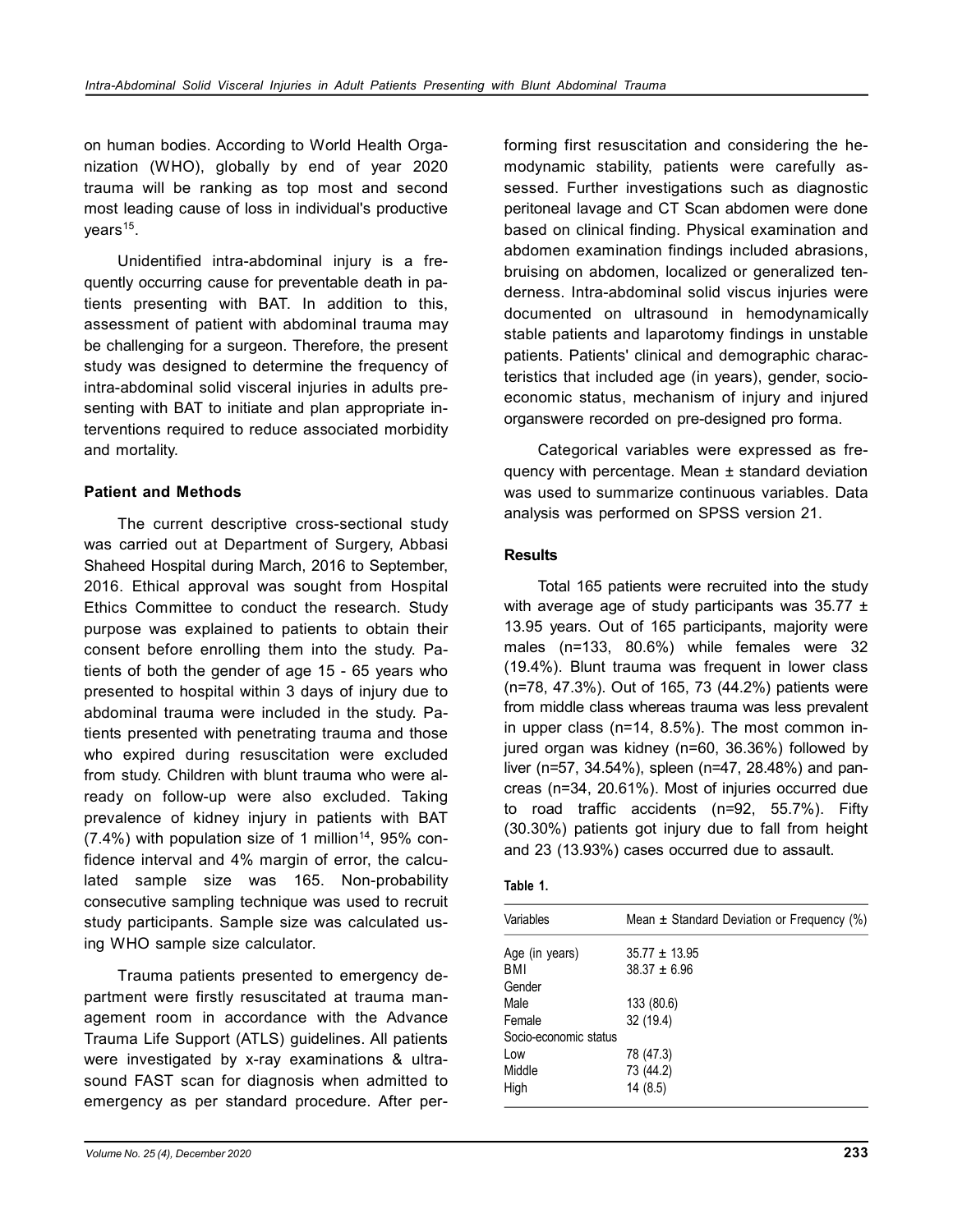

**Fig 1.** Mode of injury



**Fig 2.** Frequency of injured organs

# **Discussion**

Abdomen ranks as third most frequently injured body region and approximately quarter of such patients need abdominal exploration. Generally abdominal injuries may occur due to penetrating or blunt trauma and about 7% to 10% of deaths occurred as a consequence of these injuries<sup>2</sup>. BAT known as a potential cause of mortality and morbidity in people of any age. A review from Singapore described trauma as the leading cause of death in those aged 1-44 years. Blunt abdominal trauma makes  $79\%$  of all cases<sup>15</sup>. The same is reflected in our study. Most of the patients had age range of 16-32 years. One possible explanation for affecting young population is that considerable number of industrial and road trauma usually occur in young population in low middle-income countries such as Pakistan. In addition to this, a high proportion of the population in Karachi uses motorcycles that expose them to a higher risk of road traffic injuries. A study conducted in Qatar enrolled 6888 trauma patients, out of which 15% had abdominal trauma. The commonest injured organ was liver (36%) followed by spleen  $(32%)$  and kidney  $(18%)^2$ .

A review from adult trauma databases reveals that blunt trauma is the importantbasis of intra-abdominal injury and that motor vehicle accidents are the commonest mode of injury. Blunt injuries nearlycontributes to two thirds of all occurring injuries<sup>15</sup>. In the current study, male gender was dominant with 80% proportion. Predominance of males has been seen in many studies which was alike to our study findings<sup>2</sup>, .

The initial hours after injury are of much significance for time referral and management and hence patient's survival. BAT causes injuries in which single or multiple organs can be affected which are mutilated in nature. The clinical presentation varies from case to case, depending on the mechanism, site and extent of injury, associated extra-abdominal injuries and any underlying co-morbidities. A patient may present with minor complaints of abdominal pain on one extreme and profound shock on the other. Due to variations in presenting symptoms, it becomes difficult to diagnose and manage them. In addition to this, the clinical evaluation is masked by other obvious external injuries.

In our study, all the patients had some degree of abdominal pain, however, shock occurred in 60% of patients. Careful consideration to physical outcomesbenefitsin decision making and appropriate sequencing of diagnostic tests. The study conducted in India enrolled 100 consecutive cases of blunt abdominal injury. Sharma et al reported in his study that liver was the most affected organ followed by kidney, mesentery, spleen and small intestine<sup>13</sup>. In our study, the most frequent injured organ was kidney followed by liver, spleen and pancreas. However, another similar study conducted in Karachi reported the most frequent injured organs were intestine followed by liver, spleen, kidney, pancreas and stomach<sup>12</sup>.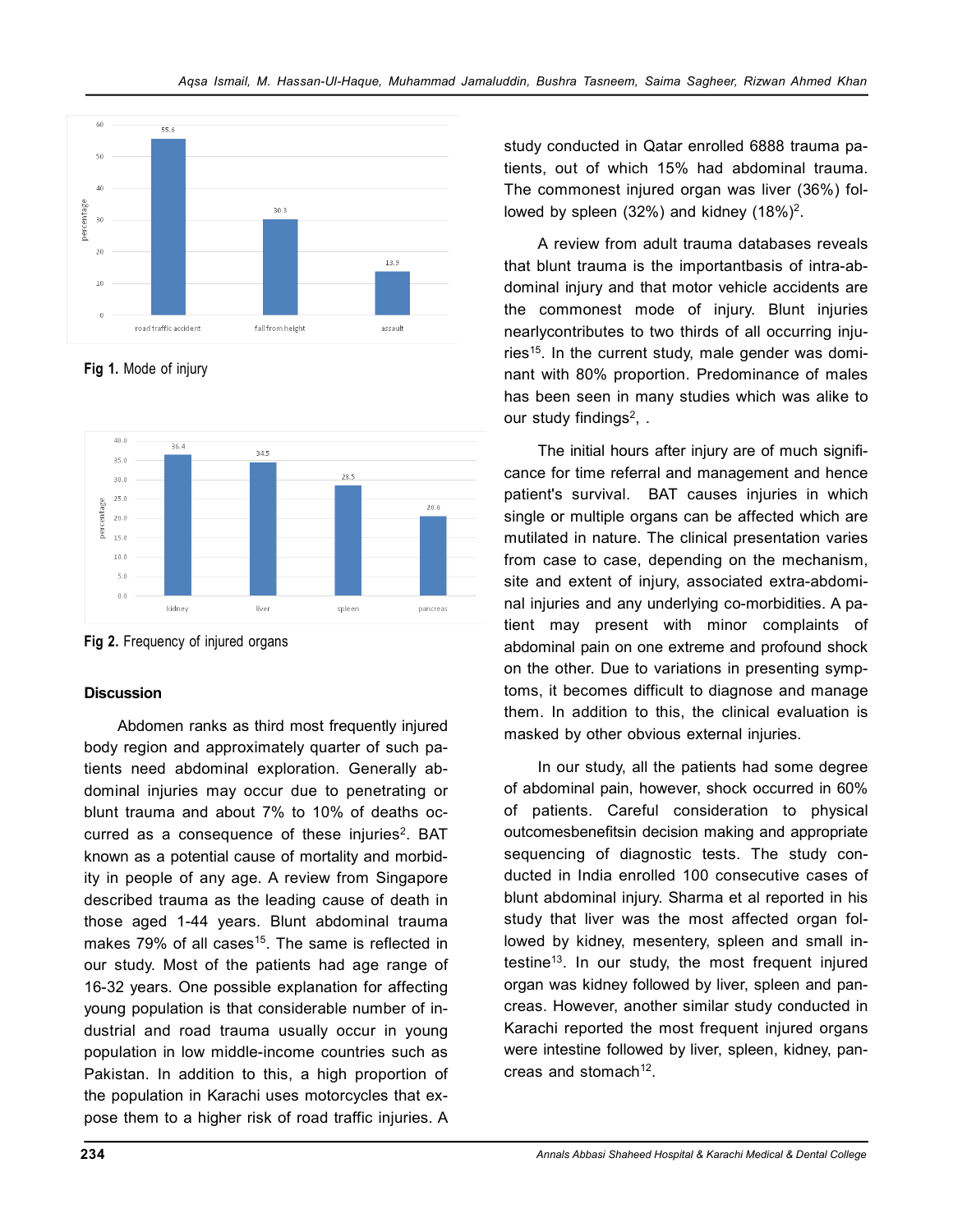Abdominal pain, peritoneal signs and tenderness were the most consistent findings in awakeand hemodynamically stable patients with isolated BAT and almost 90% of such kind of injured patients present with these findings. However, numerous studies reported that even in such patients, substantial injury may be overlooked with physical exam alone. Hence, nonappearance of physical findings does not exclude injury and the prerequisite for further surveillance and diagnostic testing<sup>16</sup>.

Salim and co-workerspublished a study in 2006. Theystudied 592 cases of significant blunt multisystem trauma with no visible abdomen or chest injuries. They were allhemodynamically stable, and underwent a standard abdominal physical examination. Out of them, 19.6% exhibited clinically meaningful findings on chest computed tomography (CT) and 7.1 on CT abdominal that lead to alteration in clinical management plan in nearly 19% of patients<sup>16</sup>.

In a study, 772 blunt trauma patients underwent FAST scans, 29% confirmed abdominal injury cases were found to have no heamoperitoneum on FAST or CT scan<sup>17</sup>. Hence, the dependence of heamoperitoneum as the exclusive indicator of abdominal visceral injury restricts the usefulness of FAST as a diagnostic screening tool in heamodynamically stable patients having BAT and CT scanning may be essential to additionaldisplay the injuries. For the purpose of identifying patients who could have more advantage of FAST examinations in trauma, it was observed that ultrasound was highly sensitive and specific in patients having hypotensive BAT.

Stable patients exhibiting negative findings on FAST require strict monitoring, serial abdominal examinations, and a follow-up FAST examination (if resources permit). However, an option to CT scan investigation should also be considered, particularlyin case of intoxicated patient or having associated injuries.

Heamodynamically unstable patients with negative FAST pose a diagnostic challenge. Other existing diagnostic choices in this condition are exploratory laparotomy, DPL, repeated FAST and feasibly, a CT scan following aggressive resuscitation. Operative management is not specified in every patient with positive FAST results. Hemodynamically stable patients with positive FAST findings may need a CT scan to define the nature and degree of their injury more appropriately.

It was observed in a study conducted on heamodynamically patients that 40% patients required intensive care and complication occurred in 25% of the patients with intra-abdominal abscess as acommon complication<sup>18</sup>. In another study by Croce M A et al, over a 22 months period, patients with blunt hepatic injury were assessed prospectively<sup>19</sup>. A total of 136 had blunt hepatic trauma. Out of these 24 (18%) underwent emergent investigation. Of the remaining 112 patients, 12 (11%) failed observation and underwent laparotomy. The remaining 100 (81%) patients were successfully managed without exploration. Currently, non-operative treatment of isolated blunt hepatic and splenic injury is taken as the standard care for heamodynamically stable individuals<sup>20</sup>.

Substantial improvement has been made in non-operative treatment of solid organ injuries. Presently, non-operative management of isolated blunt hepatic and splenic injury is taken as the standard care for heamodynamically stable individuals. A prospective study carried out at Imam Khomeine Hospital in Iran, 98 patients were selected for non-operative management of renal, hepatic and splenic injuries. The success rate of non-operative management (NOM) was 93.8%. 51 patients underwent NOM of splenic trauma, 38 patients of hepatic trauma and 9 patients of renal trauma. The success rates of this treatment were 94.1%, 94.7% and 88.8% for spleen, liver and kidney respectively. It was concluded that NOM may be successfully carried out for the hemodynamically stable patients having solid organ blunt trauma<sup>21</sup>.

In another study by NotashA Y et al, 320 consecutive patients with splenic injury were studied retrospectively. Total 188 patients went directly to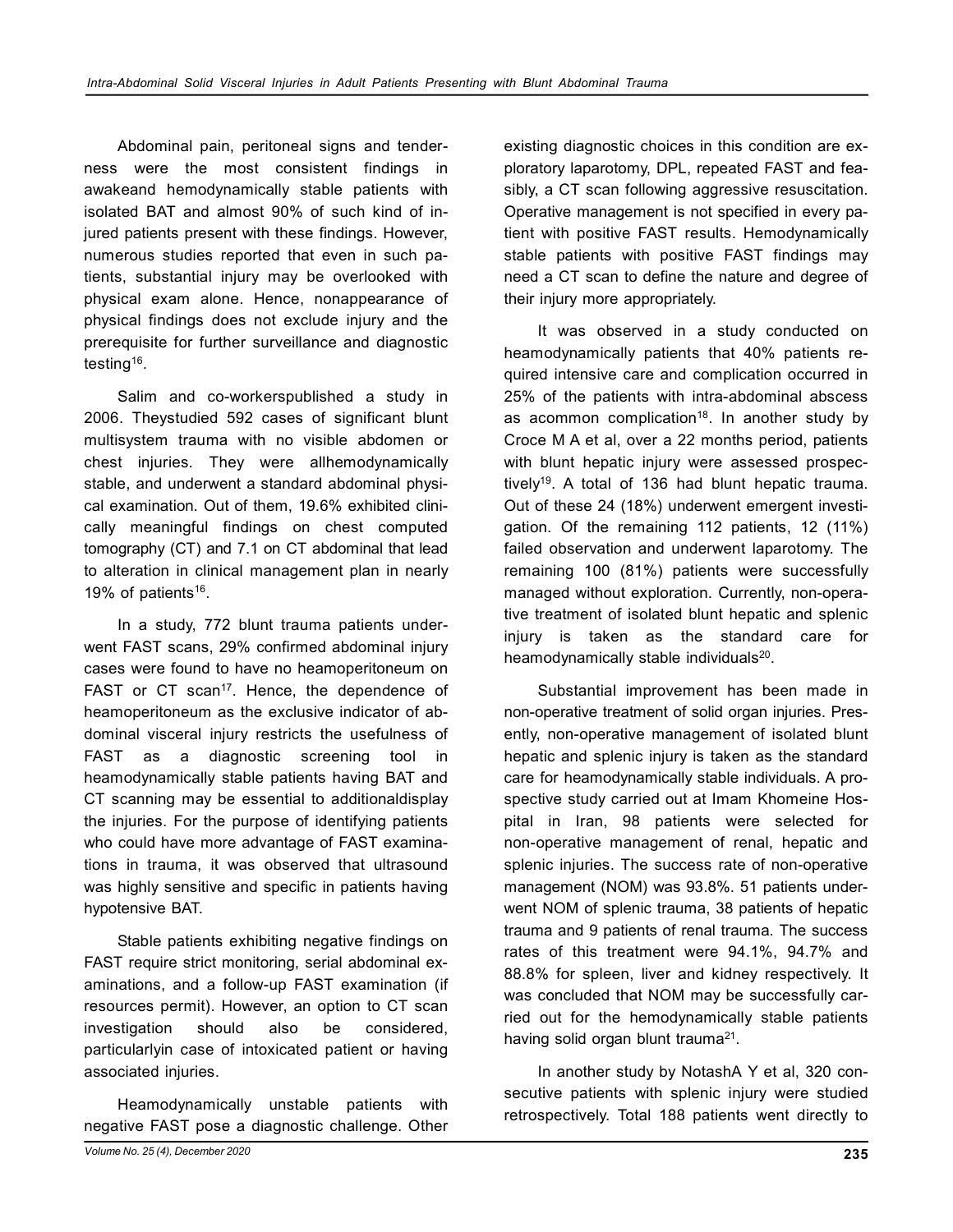operative room and 132 patients were admitted with the aim of non-operative management for strict monitoring. Out of these 31 underwent laparotomy while 101 patients were managed successfully conservatively<sup>22</sup>. Most studies regarding NOM are, however, are designed and conducted in specialized hospitals with high skilled human resources, surgical ICU and extensive minimally invasive or endoscopic facilities. However, in our study NOM was carried out in a hospital with scarcity of ICU beds, surgical staff not whollyhad the experience of working on trauma and inadequate access to percutaneous or endoscopic methods. Thereby, the number of patients with successful NOM would have been more if we had these facilities. Out of 13 patients detected of having splenic injury 5 were managed successfully non-operatively. Out of 2 patients with renal injury, one was operated while the other one was managed conservatively. None of the patient needed conversion from conservative to operative management.

Blunt trauma that occurs due to motor cycle and vehicle accidents, falls, pedestrians struck and assaults is the common mode of injury. It has also been estimated that globally by 2030, injuries associated with road traffic accidents will be fifth potential cause of mortality and third potential cause of disability with 90% cases happening in developing countries with annual global cost of US\$ 51823. In Pakistan, death rate of RTA is 20.22% and is the  $15<sup>th</sup>$  leading causes of death<sup>24</sup>. Growing population of the city uses motor vehicles and other heavy vehicles which increases the burden of road traffic accidents. Robberies and social violence is also responsible for rising incidents of trauma in the city. Moreover, injuries associated with gunshots and other penetrating trauma also prevail which increases the burden of such incidents. The similar pattern is reflected in our study as the most common mode of injury was road traffic accident and most of the cases occurred among low socio-economic status. The study conducted in Qatar also reported that the most frequent injury mechanism was RTA (61%).

One of advantages of our study is that this is one of the very few reports on blunt abdominal trauma from our local setting as well as national level. Though this was a descriptive study detailed information on presentation as well as investigations and laboratory work up was collected.

This was a cross-sectional study which has some limitations. The findings could have been more useful with a large trial comparing management modalities or risk factors of complications of blunt abdominal trauma and mortality due to it.

Injury is a very painful and difficult condition for anyone. Blunt abdominal injury is always accidental from various sources including RTAs etc. With advocacy and behavioural education, we can minimize the incidence of injury in the community. Respect for traffic laws can be a helpful change in driver behaviours. Domestic and social violation can be diminished with better and equal education opportunities for all in the society. Well civilized people can be a role model in this regard.

# **Conclusion**

Careful attention to physical findings and proper sequencing of diagnostic tests is helpful in the appropriate decision making which may prevent associated morbidity and mortality in accordance with Advance Trauma Life Support (ATLS) guidelines.

# **Conflict of Interests**

Authors have no conflict of interests and received no grant/funding from any organization.

# **References**

- Improvement Protocol (TIP) Series, No. 57.) Section 1, A Review of the Literature[Internet]. Available from: https://www.ncbi.nlm.nih.gov/books/ NBK207192/. Accessed on: 17 February 2021..
- 2. Arumugam S, Al-Hassani A, El-Menyar A, Abdelrahman H, Parchani A, Peralta R, et al. Frequency, causes and pattern of abdominal trauma: a 4-year descriptive analysis. J Emerg Trauma 2015;8:193. [DOI: 2700.166590]
- 3. Paniker J, Graham SM, Harrison JW. Global trauma: the great divide. Orthop Traumatol Surg Res. 2015;1. [DOI: 10.1051/sicotj/2015019]